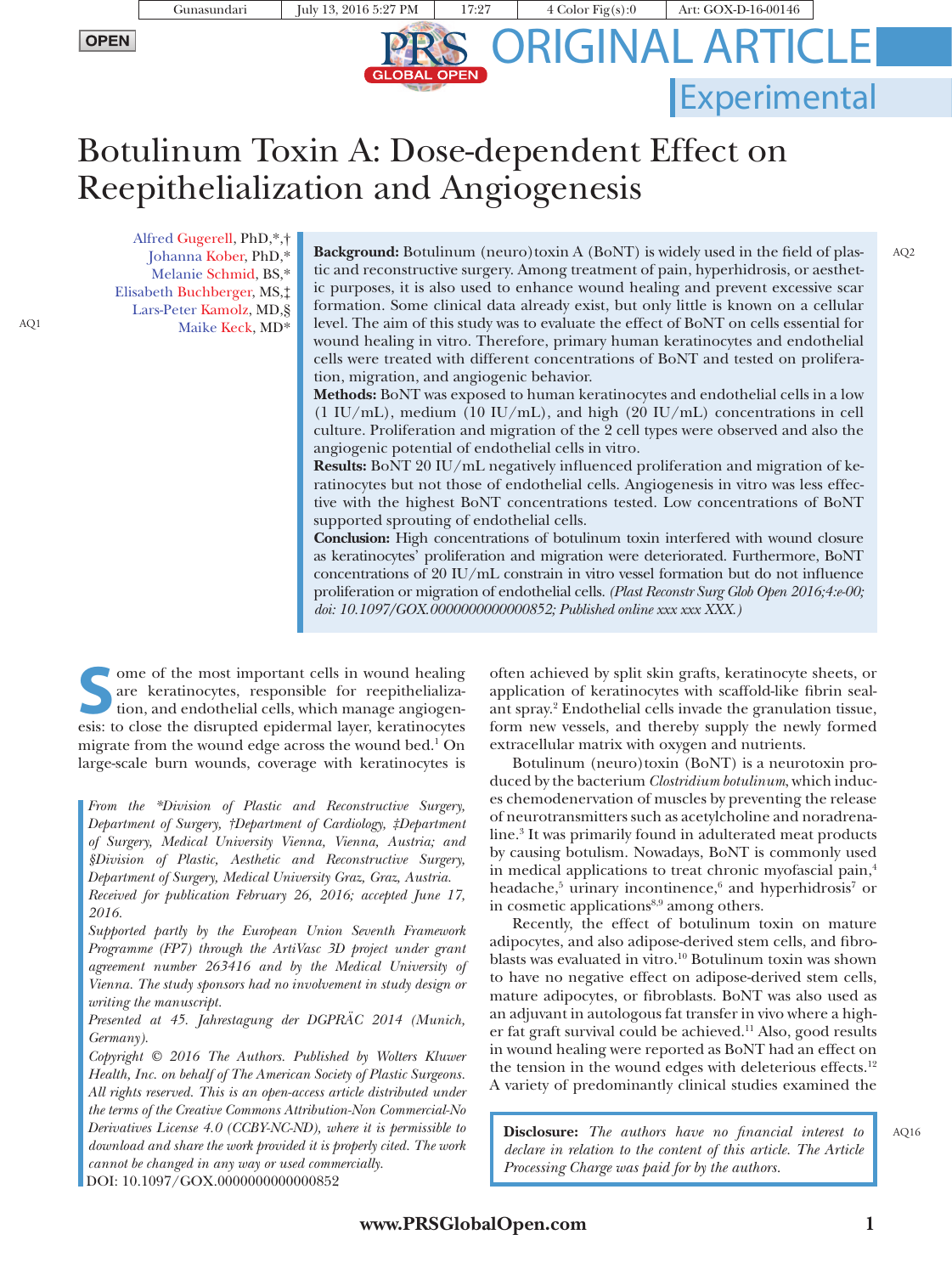| Gunasundarı | July 13, 2016 5:27 PM | 17:27 | 4 Color $Fig(s):0$ | Art: GOX-D-16-00146 |
|-------------|-----------------------|-------|--------------------|---------------------|
|             |                       |       |                    |                     |

## PRS Global Open • 2016

impact of BoNT on wound healing, and most of them concluded that an early injection of botulinum toxin type A seems to enhance healing of facial wounds.<sup>13–15</sup>

Therefore, we wanted to evaluate the effect of botulinum toxin type A (BoNT) on wound healing on a cellular level. We tested the proliferation and migration of human keratinocytes and endothelial cells and the angiogenic behavior of endothelial cells in vitro.

## **MATERIALS AND METHODS**

#### **Cultivation of Human Umbilical Vein Endothelial Cells and Keratinocytes**

Human umbilical vein endothelial cells (HUVECs) were kindly provided by the Cardiac Surgery Research Laboratories (Dr. Barbara Messner, Medical University of Vienna, Vienna, Austria). Umbilical cords were kindly donated by the Department of Gynecology, Medical University of Vienna, and isolation of cells is approved by the local ethics committee (EK number: 1280/2015). All donors gave written informed consent prior inclusion. Briefly, the umbilical cord vein was washed using sterile PBS to remove blood residues and afterward perfused with collagenase (type IV, 1mg/mL) for 20 minutes at room temperature. After rinsing out the collagenase–endothelial cell suspension with sterile prewarmed RPMI medium (Lonza; Basel, Switzerland), HUVECs were collected by centrifugation. Cells were cultured on gelatin-coated (0.2% gelatin) cell culture flasks and using specialized endothelial cell culture medium (endothelial growth medium 2 [EGM-2], Lonza). Purity of cells reached at least 95% (checked by staining with anti-CD31 antibody and flow cytometry analyses) and was used for experiments within passages 1 and 5.

Keratinocytes (Evercyte GmbH; Vienna, Austria) were cultured in DermaLife K Complete Medium (CellSystems; Troisdorf, Germany). Cells between passages 3 and 8 were used for experiments.

#### **Treatment of Cells with BoNT**

Cells were seeded into multiwell plates, depending on the cell assay. The medium was removed, and cells were incubated with 1-, 10-, and 20-IU/mL onabotulinumtoxin A (Botox, Allergan Inc.; Irvine, Calif.), respectively. To obtain different concentrations, a stock solution (200 IU/mL) was diluted with the corresponding proliferation medium. As control, cells were incubated with medium only.

#### **Proliferation**

AQ3

AQ4

Keratinocytes and HUVECs were seeded in 96-well plates  $(8 \times 10^4 \text{ cells per well})$ . After 24 hours of cultivation, medium was changed to BoNT-containing proliferation medium. As a control, normal proliferation medium without BoNT was added to the cells. The cell number on days 1, 2, and 3 was evaluated using a CellTiter96 nonradioactive proliferation assay (MTT-Assay, Promega; Madison, Wis.) according to the manufacturer's protocol, and absorbance was measured on a Wallac 1420 VICTOR2 plate reader (PerkinElmer; Waltham, Mass.).

### **Migration: In Vitro Scratch Assay**

Cells were cultured in 12-well plates until they reached 100% confluence and were then scratched with a 1-mL plastic micropipette tip. Cells were rinsed with PBS to remove detached cells and incubated with BoNT-containing proliferation medium. Control cells were cultivated in proliferation medium without BoNT. Cells were analyzed using an inverted Nikon Eclipse Ti-E microscope (Nikon; Tokyo, Japan). Wound area was measured with the NIS-Elements AR 3.0 program (Nikon; Tokyo, Japan) directly after scratching and after 24, 48, 72, and 118 hours (until wound closure).

#### **Angiogenesis: In Vitro Tube-Forming Assay**

Matrigel (basement membrane matrix, growth factor reduced, BD Biosciences; Bedford, Mass.) was filled into µ-slide angiogenesis chambers (ibidi; Martinsried, Germany) and was polymerized for 30 minutes at 37°C. HU-VECs were seeded onto the Matrigel and were incubated with different concentrations of BoNT mixed with the EGM-2 (Lonza; Basel, Switzerland) containing vascular endothelial growth factor (VEGF). After 6 hours of incubation, the cells were photographed with an inverted Nikon Eclipse Ti-E microscope (Nikon; Tokyo, Japan), and the number of tubes, the total tube length, the number of loops and branching points, and the covered area in percent were calculated by Wimasis (Wimasis GmbH; Munich, Germany).

#### **Angiogenesis: Spheroid-based In Vitro Sprouting Assay**

Cell spheroids were generated as described by Korff et al.16 For the sprouting assay, spheroids were embedded into collagen gels as described in Testori et al.17 In short, cells were grown overnight in spheroids in hanging drops containing 0.25% methylcellulose. Approximately 450 cells formed a spheroid, which was mixed with rat collagen and 80% of Methocel/20% of FCS. AQ5 The hydrogels with the spheroids were incubated with different concentrations of BoNT. Endothelial basal medium 2 (Lonza; Basel, Switzerland) without supplements was used as negative control, and medium containing 30-ng/mL VEGF was used as positive control. After 20 hours of incubation, the cumulative sprout length for each spheroid was calculated with the cellSens Entry 1.8 program (Olympus).

#### **Real-time Polymerase Chain Reaction Analysis**

HUVECs were seeded into 6-well plates and incubated with different concentrations of BoNT mixed with the EGM-2. Cells with proliferation medium without BoNT were used as control. After 6 hours of incubation, total RNA was prepared by homogenizing cells in lysis buffer containing 0.1% 2-mercaptoethanol followed by RNA extraction according to a standard protocol (RNeasy Mini Kit, Qiagen GmbH; Hilden, Germany). RNA was transcribed into cDNA by QuantiTect Reverse Transcription Kit (Qiagen). Quantitative real-time polymerase chain reaction (PCR) was performed using the KAPA SYBR FAST qPCR Kit (peqlab, VWR; Darmstadt, Germany) with primers for VEGF-A, angiopoietin-2 (ANGPT2), and matrix AQ6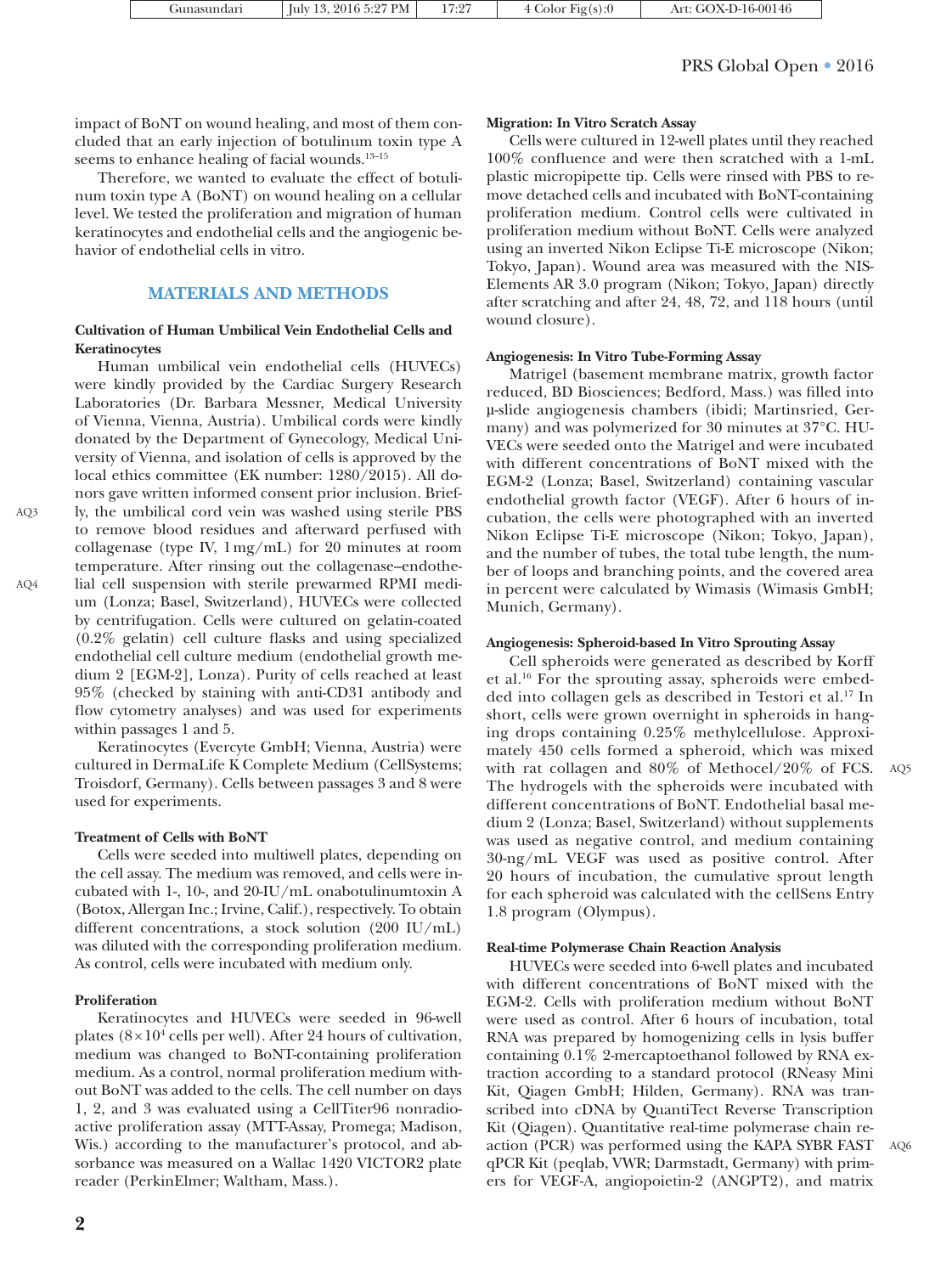|  | ' annash | 2016 5:27 PM<br>$\mathbf{z}$<br>lulv<br>. | $7.9 -$<br>$\cdot$ $\sim$ | Fig(s):0 | OX-D-16-00146<br>ΑI |
|--|----------|-------------------------------------------|---------------------------|----------|---------------------|
|--|----------|-------------------------------------------|---------------------------|----------|---------------------|

## Gugerell et al. • Effect of BoNT on Wound Healing In Vitro

metalloproteinase 9 (MMP9) normalized to GAPDH expression as endogenous control (all Microsynth; Balgach, Switzerland). Expression of specific mRNA in each sample was quantitated in duplicates on an ABI PRISM 7000 Cycler (Applied Biosystems, Foster City, Calif.). AQ7 AQ8

#### **Statistic**

Statistical analysis was performed with the GraphPad Prism statistic software (GraphPad Software, Inc.; La Jolla, Calif.). Data are presented as mean ± SEM of at least 3 independent experiments. Statistical comparisons were



**Fig. 1.** Proliferation of keratinocytes (A) and HUVEC (B) exposed to BoNT after 24, 48, and 72h. Cell numbers were normalized and related to control (24h = 100%); n = 3, \**P* < 0.05 and \*\**P* < 0.01. AQ10



**Fig. 2.** In vitro wound healing assay of keratinocytes (A and C–E) and HUVECs (B and F–H) exposed to BoNT for 0h (C and F), 24h (G), 48h (D and H), and 72h (E). Data were normalized and related to baseline (0h = 100%); n = 3, \**P* < 0.05; magnifcation, 40×.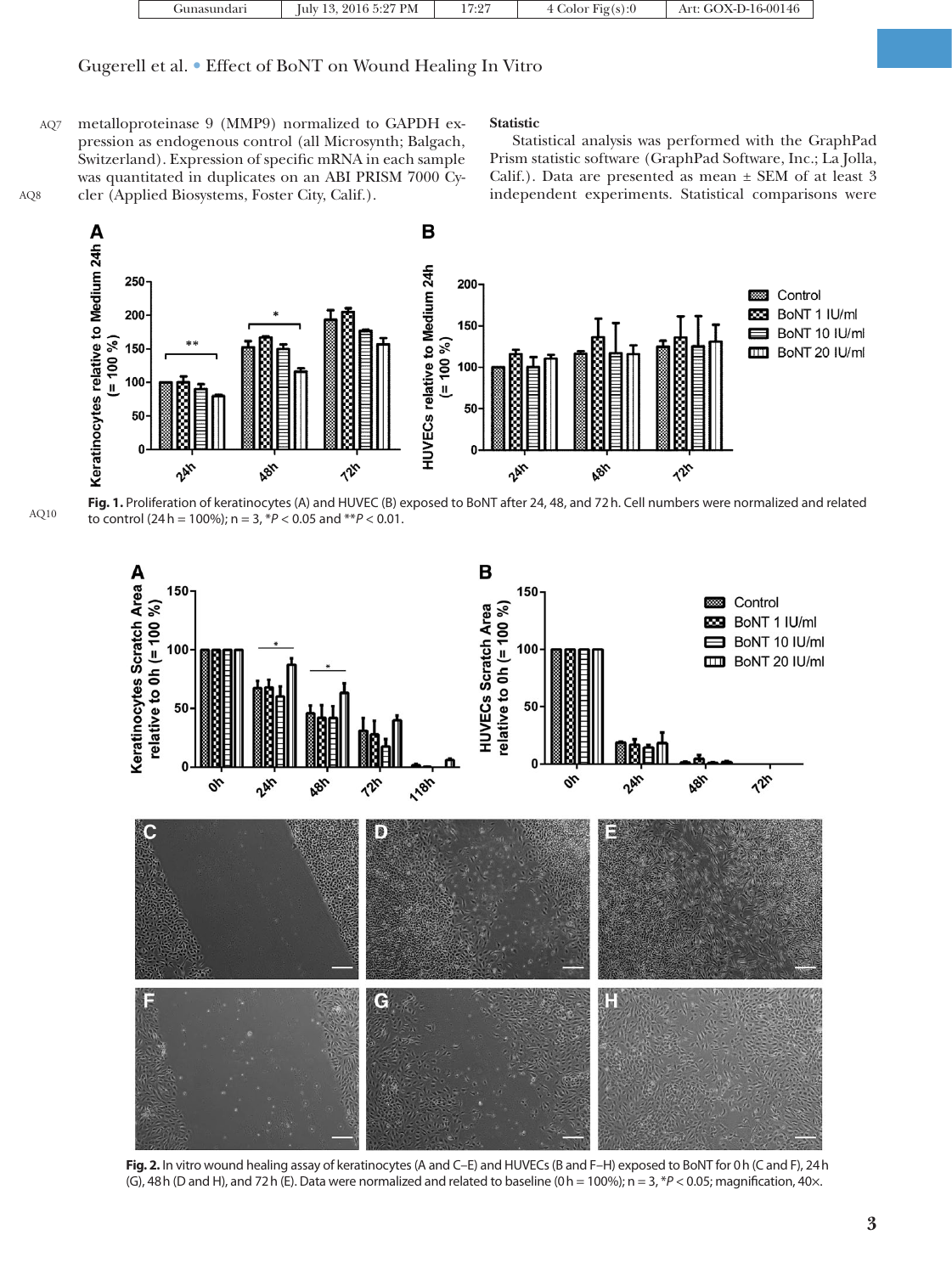| $\pm$ Iuly 13, 2016 5:27 PM $\pm$<br>17:27<br>4 Color Fig(s): $0$<br>Gunasundarı | Art: GOX-D-16-00146 |
|----------------------------------------------------------------------------------|---------------------|
|----------------------------------------------------------------------------------|---------------------|

## PRS Global Open • 2016

F4

F5

F6

based on paired *t* test and 1-way analysis of variance followed by Dunnett's multiple comparison test with *P* < 0.05 considered as significant.

## **RESULTS**

## **High Concentrations of BoNT Have a Negative Effect on Keratinocytes' Proliferation and Migration**

Proliferation of keratinocytes and HUVECs was observed by measuring the cell number after 24, 48, and 72 hours of incubation with BoNT. Proliferation of keratinocytes was decelerated when incubated with 20 IU/mL BoNT. This effect was significant after 24 and 48 hours but was compensated after 72 hours of cell proliferation (Fig. 1A). In contrast, endothelial cells showed no significant differences in cell proliferation over 3 days (Fig. 1B).

In an in vitro scratch assay, high BoNT concentrations of 20 IU/mL had a negative effect on keratinocytes' migration as the scratch is closed significantly slower compared with the medium control (Fig. 2A). No significant effect could be observed with HUVECs (Fig. 2B).

## **High Concentrations of BoNT Have a Negative Effect on Neoangiogenesis**

HUVECs were seeded in a basal membrane and incubated with different concentrations of BoNT (Fig. 3). Compared with medium control, HUVEC built signifi-F3

cant fewer tubes when incubated with 20-IU/mL BoNT. Also the total tube length was less with the highest BoNT concentration tested (Fig. 4A, B). Significant differences could also be shown in the quality of the tubes: both the number of built vessel loops and the branching points between the vessels were fewer with 20-IU/mL BoNT compared with the control (Fig. 4C, D). Concerning the cell-covered area, no differences between the samples could be observed.

In sprouting assay experiments, cell spheroids were encapsulated into a hydrogel and had to migrate and invade into the surrounding to build vessel-like structures. Compared with the negative control, low BoNT concentrations of 1 and 10 IU/mL enhanced sprouting of endothelial cells, and more vessels were formed. Spheroids treated with 20-IU/mL BoNT did not build more sprouts than the negative control (Fig. 5).

Real-time PCR analysis showed significantly lower expressions of VEGF-A, ANGPT2, and MMP9 in higher BoNT levels (Fig. 6).

## **DISCUSSION**

A variety of studies show that botulinum toxin type A injections induce temporary muscular paralysis and relieve the tension on wound edges. This relief of tension may help prevent the widening, hypertrophy, and hyperpigmentation of facial scars.12,13 Only few studies



**Fig. 3.** Tube-forming assay of HUVEC on Matrigel incubated with growth medium (A), BoNT 1 IU/mL (B), 10 IU/mL (C), and 20 IU/mL (D); magnifcation, 40×.

AQ9

F1

F2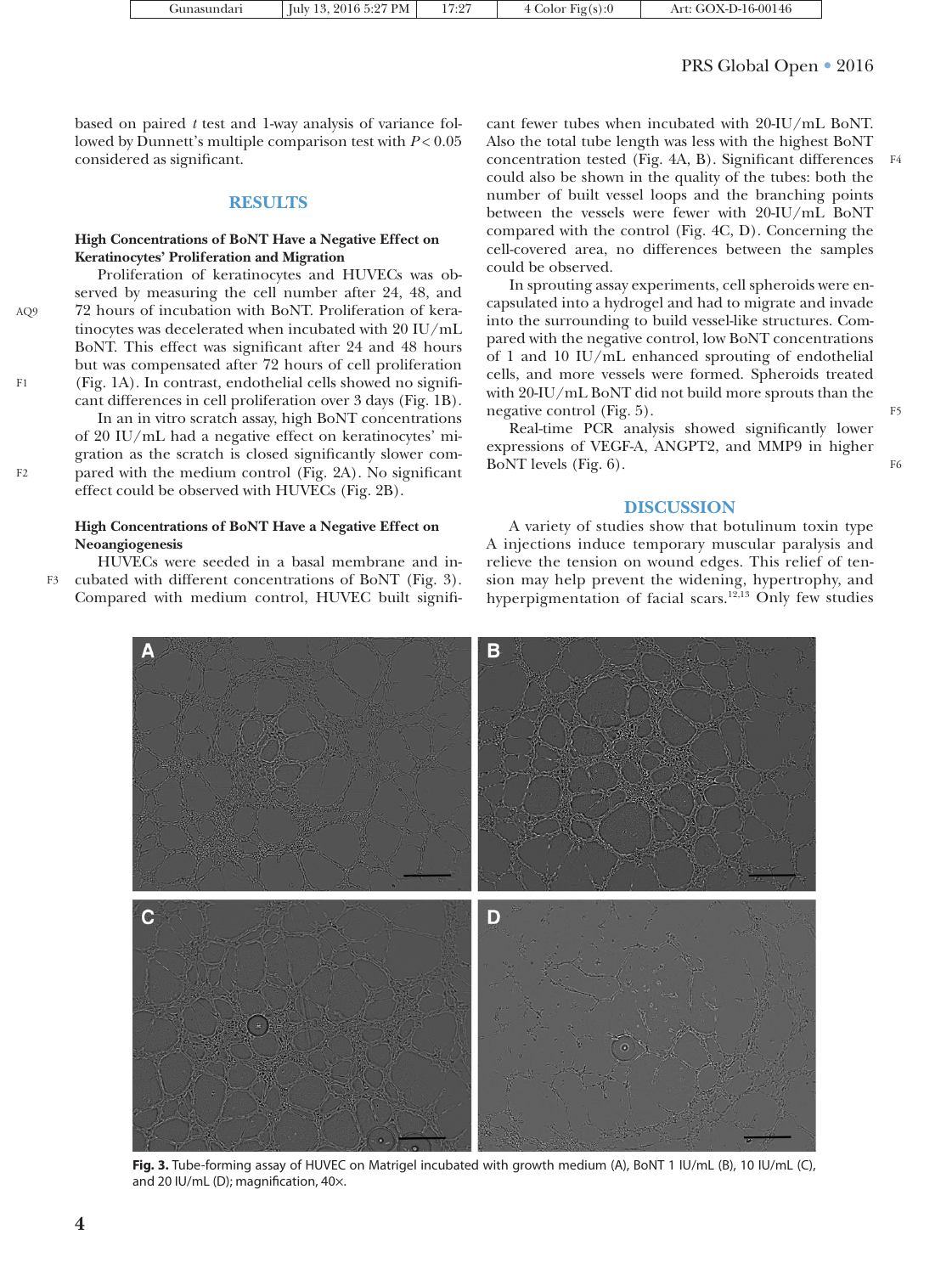| PM<br>-16-00146<br>lulv<br>Fig(s):0<br>Art<br>. Junasuno<br>$\cdots$ |
|----------------------------------------------------------------------|
|----------------------------------------------------------------------|

Gugerell et al. • Effect of BoNT on Wound Healing In Vitro



also the cell-covered area (E) were measured;  $n = 4$ ,  $*P < 0.05$ .

have been conducted that investigate the biological effects of BoNT in terms of wound healing beyond the effect of immobilization. However, it has been shown that BoNT inhibits fibroblast proliferation and in addition promotes apoptosis of fibroblasts derived from hypertrophic scars.18 BoNT has also been reported to reduce the expression of TGF-β1.<sup>19</sup> Therefore, it has even been suggested that BoNT might be used to decrease fibrosis. Clinical results suggest that it would benefit in early stages of scar formation when fibroblasts have stronger proliferative and apoptotic activity.



HUVEC were incubated with basal medium (control), BoNT 1, 10, 20 IU/mL, and 30ng/mL VEGF for 20h. A minimum of 30 randomly selected spheroids were used for quantifcation of the cumulative sprout length. \*\**P* < 0.01 and \*\*\**P* < 0.001.

In a preceding study, we observed the effect of BoNT regarding fat transplantation. In that course, we still tested BoNT on normal human fibroblasts and could show that there is no negative influence on these cells.<sup>10</sup> Nevertheless, a comparison between normal human fibroblasts and scar-derived fibroblasts would be interesting.

In our present study, we focused on the behavior of keratinocytes and endothelial cells under the influence of BoNT in different concentrations to observe its impact on wound healing. An in vitro scratch assay imitates wounding in vivo by damaging a confluent cell layer and destruct cell–cell contact. Therefore, cell migration is triggered. We were able to show that in the highest concentration of 20 IU/mL, BoNT had a diminishing effect on keratinocyte migration and proliferation. Lower concentrations of BoNT did not show such an effect. Therefore, a low BoNT concentration is suggested to be used for fast reepithelialization.

In several in vivo studies, it was shown that BoNT increases blood supply, which accelerates the process of healing20 and prevents the collapse of the peripheral vessels in the cutaneous flap. Additionally, increased diameters of arterioles and venules were observed histologically.<sup>21</sup>

In our study, we observed the effect of BoNT on a cellular basis. We used tube-forming assays and spheroid-sprouting assays to evaluate the impact of different concentrations of BoNT on angiogenesis. We were able to detect reduced vessel formation with endothelial cells in vitro in the tube-forming assay with high BoNT concentrations of 20 IU/mL. The tube formation assay is one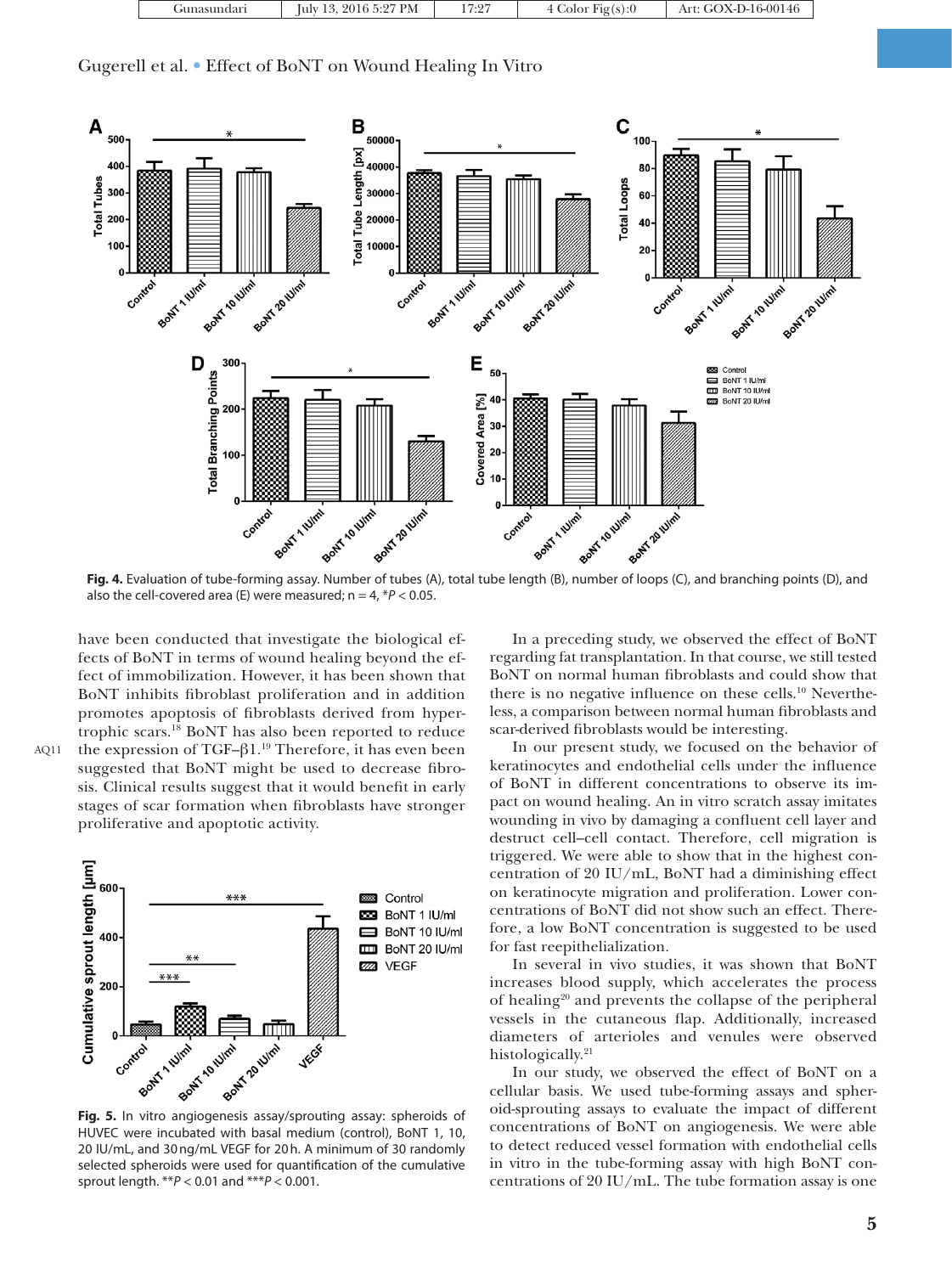| Gunasundari | $^{\prime}$ July 13, 2016 5:27 PM $\parallel$ | 17:27 | 4 Color Fig(s): $0$ | Art: GOX-D-16-00146 |
|-------------|-----------------------------------------------|-------|---------------------|---------------------|

## PRS Global Open • 2016



**Fig. 6.** Expression of genes relevant for neoangiogenesis: HUVECs were incubated with basal medium (control), BoNT 1, 10, and 20 IU/mL for 6h. Expression of VEGF-A (A), ANGPT2 (B), and MMP9 (C) is shown relative to control (100%); n = 3, \**P* < 0.05 and \*\**P* < 0.01.

of the most widely used in vitro assays to model the early stages of angiogenesis.22 Endothelial cells were plated on a hydrogel of basement matrix, which supports the cells to form capillary-like structures. Tube formation is typically quantified by measuring the number, length, complexity, or area of these structures. The assay can be used to identify inhibitors or stimulators of angiogenesis. This assay involves endothelial cell adhesion, migration, protease activity, and tubule formation.<sup>23</sup> In gene expression level, endothelial cells had a significantly reduced VEGF-A and ANGPT2 expression after 6 hours when incubated with high BoNT concentrations. This indicates a reduced potency for neoangiogenesis. Furthermore, a sprouting assay can identify proangiogenic and antiangiogenic effects of test substances. The assay simulates the entire angiogenesis process in vitro in 3 dimensions: proliferation, invasion, migration, and proteolytic activity of endothelial cells. In contrast to the tube formation assay, also three-dimensional networks can be observed. The number and length of the sprouts correspond with the pro- or antiangiogenicity of the test substance. Again, in our experimental setting, we were able to observe an inhibition of angiogenesis when spheroids were treated with high BoNT concentrations of 20 IU/mL. This corresponds with a significant downregulation of MMP9 in endothelial cells, which were incubated with 20-IU/mL BoNT for 6 hours (Fig. 6). Low concentrations of 1 and 10 IU/mL enhanced sprouting of endothelial cells with more vessels being formed compared with the negative control. In contrast, no influence of BoNT on proliferation or migration of endothelial cells could be observed.

As already discussed in a previous study,<sup>10</sup> a wide range of concentrations of BoNT is used in the clinical settings. In the literature, concentrations between 1 and  $10 \text{ IU/mL}$  were used<sup>11,24-26</sup>; according to the package inserts, a dose of 5 IU per injection for overactive bladder, 1.25 to 2.5 units per injection for blepharospasm or strabismus  $(Botox)$ ,<sup>27</sup> and 4 IU per intramuscular injection (Botox Cosmetic)<sup>28</sup> are recommended. Furthermore, medical use generally involves significantly higher doses than cosmetic treatment.<sup>29</sup> Therefore, we tested 1 and 10 units per mL, and also 20 IU as a high dose of BoNT.

Chang et al revealed that several clinical studies showed that BoNT can improve facial scars,<sup>14,30,31</sup> but so far no proven explanation for the benefit of BoNT on a cellular level could be provided.

In this study, we showed an important effect of BoNT on cells important for wound healing: High doses of BoNT (20 IU/mL) had a diminishing effect on wound closure by decelerating proliferation and migration of keratinocytes, thereby inhibiting reepithelialization. Additionally, those high concentrations diminished angiogenesis by showing a negative effect on vessel formation by endothelial cells.

> *Dr. Alfred Gugerell, PhD* Department of Cardiology Medical University of Vienna Waehringer Guertel 18-20 A-1090 Vienna Austria

AQ13

E-mail: [Alfred\\_Gugerell@meduniwien.ac.at](mailto:Alfred_Gugerell@meduniwien.ac.at)

#### **REFERENCES**

- 1. Grose R, Hutter C, Bloch W, et al. A crucial role of beta 1 integrins for keratinocyte migration in vitro and during cutaneous wound repair. *Development* 2002;129:2303–2315.
- 2. Currie LJ, Sharpe JR, Martin R. The use of fibrin glue in skin grafts and tissue-engineered skin replacements: a review. *Plast Reconstr Surg*. 2001;108:1713–1726.
- 3. Burgen ASV, Dickens F, Zatman LJ. The action of botulinum toxin on the neuro-muscular junction. *J Physiol*. 1949;109:10–24.
- 4. Nix WA. Botulinum toxin in chronic myofascial pain. *Schmerz* 2007;21:467–468.
- 5. Ashkenazi A, Silberstein S. Botulinum toxin type A for the treatment of headache: why we say yes. *Arch Neurol*. 2008;65:146–149.
- 6. Santos-Silva A, da Silva CM, Cruz F. Botulinum toxin treatment for bladder dysfunction. *Int J Urol*. 2013;20:956–962.
- 7. Wheeler T. Sweat and tears: treating the patient with primary hyperhidrosis. *Br J Nurs*. 2012;21:408, 410–412.
- 8. Beer K, Waibel J. Botulinum toxin type A enhances the outcome of fractional resurfacing of the cheek. *J Drugs Dermatol*. 2007;6:1151–1152.
- 9. Lee H, Saladi RN, Fox JL. Cohort study on patient response to botulinum toxin cosmetic therapy. *J Cosmet Dermatol*. 2008;7:39–42.

AQ12

**6**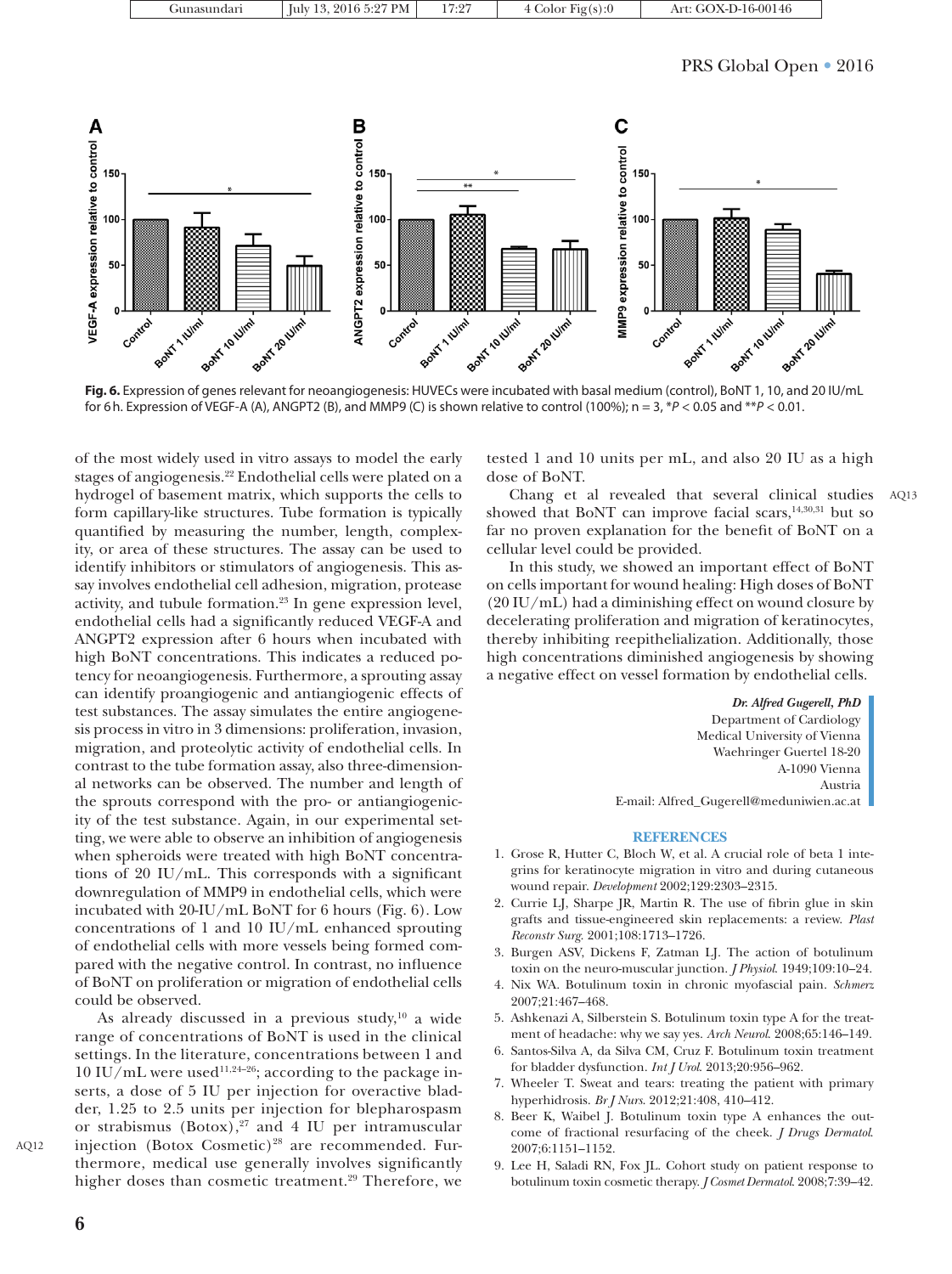| Gunasundari | July 13, 2016 5:27 PM | .7:27 | 4 Color $Fig(s):0$ | Art: GOX-D-16-00146 |
|-------------|-----------------------|-------|--------------------|---------------------|
|             |                       |       |                    |                     |

## Gugerell et al. • Effect of BoNT on Wound Healing In Vitro

- 10. Gugerell A, Kober J, Schmid M, et al. Botulinum toxin A and lidocaine have an impact on adipose-derived stem cells, fibroblasts, and mature adipocytes in vitro. *J Plast Reconstr Aesthet Surg*. 2014;67:1276–1281.
- 11. Baek RM, Park SO, Jeong EC, et al. The effect of botulinum toxin A on fat graft survival. *Aesthetic Plast Surg*. 2012;36:680–686.
- 12. Al-Qattan MM, Al-Shanawani BN, Alshomer F. Botulinum toxin type A: implications in wound healing, facial cutaneous scarring, and cleft lip repair. *Ann Saudi Med*. 2013;33:482–488.
- 13. Ziade M, Domergue S, Batifol D, et al. Use of botulinum toxin type A to improve treatment of facial wounds: a prospective randomised study. *J Plast Reconstr Aesthet Surg*. 2013;66:209–214.
- 14. Wilson AM. Use of botulinum toxin type A to prevent widening of facial scars. *Plast Reconstr Surg*. 2006;117:1758–1766; discussion 1767–1768.
- 15. Tollefson TT, Senders CM, Sykes JM, et al. Botulinum toxin to improve results in cleft lip repair. *Arch Facial Plast Surg*. 2006;8:221–222.
- 16. Korff T, Krauss T, Augustin HG. Three-dimensional spheroidal culture of cytotrophoblast cells mimics the phenotype and differentiation of cytotrophoblasts from normal and preeclamptic pregnancies. *Exp Cell Res*. 2004;297:415–423.
- 17. Testori J, Schweighofer B, Helfrich I, et al. The VEGF-regulated transcription factor HLX controls the expression of guidance cues and negatively regulates sprouting of endothelial cells. *Blood* 2011;117:2735–2744.
- 18. Zhibo X, Miaobo Z. Botulinum toxin type A affects cell cycle distribution of fibroblasts derived from hypertrophic scar. *J Plast Reconstr Aesthet Surg*. 2008;61:1128–1129.
- 19. Xiao Z, Zhang F, Lin W, et al. Effect of botulinum toxin type A on transforming growth factor beta1 in fibroblasts derived

from hypertrophic scar: a preliminary report. *Aesthetic Plast Surg*. 2010;34:424–427.

- 20. Aydin A, Memisoglu K, Cengiz A, et al. Effects of botulinum toxin A on fracture healing in rats: an experimental study. *J Orthop Sci*. 2012;17:796–801.
- 21. Kim YS, Roh TS, Lee WJ, et al. The effect of botulinum toxin A on skin flap survival in rats. *Wound Repair Regen*. 2009;17:411–417.
- 22. Staton CA, Reed MW, Brown NJ. A critical analysis of current in vitro and in vivo angiogenesis assays. *Int J Exp Pathol*. 2009;90:195–221.
- 23. Arnaoutova I, Kleinman HK. In vitro angiogenesis: endothelial cell tube formation on gelled basement membrane extract. *Nat Protoc*. 2010;5:628–635.
- 24. Frank H, Michaela L, Elisabeth O, et al. Effects of botulinum toxin A on patient specific keloid fibroblasts in vitro short title: effects of botulinum toxin A on keloids. *Laryngoscope* 2013.
- 25. Jung MK, Song SB, Cheon SY, et al. Botulinum toxin enhances the implantation effect of adipocytes in C57/BL6 mice. *Aesthetic Plast Surg*. 2009;33:722–729.
- 26. Bagheri M, Jahromi BM, Bagheri M, et al. A pilot study on lipolytic effect of subcutaneous botulinum toxin injection in rabbits. *Anal Quant Cytol Histol*. 2010;32:186–191.
- 27. Allergan, I. BOTOX® Product Information. 2013.
- 28. Allergan, I. BOTOX® Cosmetic Product Information. 2013.
- 29. Berry MG, Stanek JJ. Botulinum neurotoxin A: a review. *J Plast Reconstr Aesthet Surg*. 2012;65:1283–1291.
- 30. Gassner HG, Brissett AE, Otley CC, et al. Botulinum toxin to improve facial wound healing: a prospective, blinded, placebocontrolled study. *Mayo Clin Proc*. 2006;81:1023–1028.
- 31. Flynn TC. Use of intraoperative botulinum toxin in facial reconstruction. *Dermatol Surg*. 2009;35:182–188.

AQ14

AQ15